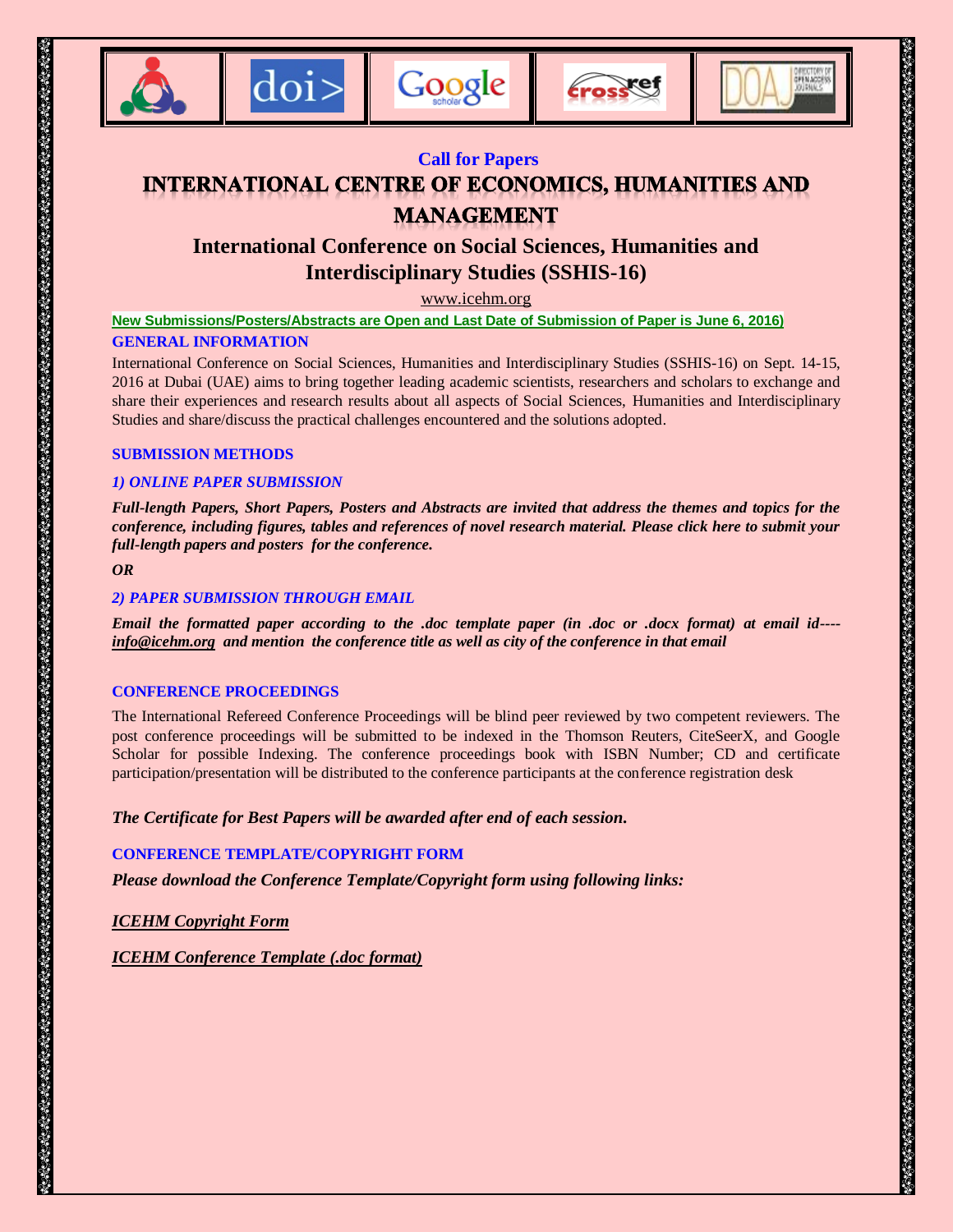







**Holiday Inn Dubai - Downtown Dubai Al Rigga Street, Dubai, United Arab Emirates Phone: 0124 455 1 260 (Reservations) 971-4-2288889 (Front Desk) Email of Hotel: walid.mahmoud@ihg.com**

#### **\*REGISTRATION FEE**

| <b>Category</b>            | <b>Early Conference</b><br><b>Registration Fees</b><br>(on or Before June<br>24, 2016) | <b>Conference</b><br><b>Registration Fees</b><br>(After June 24<br>to on/before July<br>20, 2016) | <b>Conference</b><br><b>Registration Fees</b><br>(After July 20 to<br>Aug. 24, 2016) | <b>Conference</b><br><b>Registration Fees</b><br>(After Aug. 24,<br>2016) Only after<br><b>Approval</b> |
|----------------------------|----------------------------------------------------------------------------------------|---------------------------------------------------------------------------------------------------|--------------------------------------------------------------------------------------|---------------------------------------------------------------------------------------------------------|
| <b>Authors (Academia)*</b> | <b>USD 225</b>                                                                         | <b>USD 250</b>                                                                                    | <b>USD 275</b>                                                                       | <b>USD 300</b>                                                                                          |
| <b>Authors (Student)*</b>  | <b>USD 200</b>                                                                         | <b>USD 225</b>                                                                                    | <b>USD 250</b>                                                                       | <b>USD 275</b>                                                                                          |
| <b>Authors (Industry)*</b> | <b>USD 300</b>                                                                         | <b>USD 325</b>                                                                                    | <b>USD 350</b>                                                                       | <b>USD 375</b>                                                                                          |
| <b>Listener/ Coauthor</b>  | <b>USD 175</b>                                                                         | <b>USD 200</b>                                                                                    | <b>USD 225</b>                                                                       | <b>USD 250</b>                                                                                          |
| <b>Additional Paper*</b>   | <b>USD 150</b>                                                                         | <b>USD 150</b>                                                                                    | <b>USD 175</b>                                                                       | <b>USD 175</b>                                                                                          |
| <b>Additional Page</b>     | USD 40 per page                                                                        | USD 40 per page                                                                                   | USD 40 per page                                                                      | USD 40 per page                                                                                         |
| <b>Extra Proceeding</b>    | <b>USD 50</b>                                                                          | <b>USD 50</b>                                                                                     | <b>USD 50</b>                                                                        | <b>USD 75</b>                                                                                           |

**If anybody like to avail the Half Day Dubai City Tour on Sept. 15, 2016 Morning then please add USD 30 with the fee and mention that in the registration form/email at: info@icehm.org \*One regular registration can cover a paper within 5 pages, including all figures, tables, and references**

**There is a discount of 10% for ICEHM Members. The membership is FREE of Charge but the membership will be granted ONLY after approval by ICEHM. Please fill the Membership form and email at: info@icehm for approval.**

## **IMPORTANT DATES**

|                                                             | <b>Dates</b>   |                   |               |  |
|-------------------------------------------------------------|----------------|-------------------|---------------|--|
| <b>TASK</b>                                                 | <b>Round-1</b> | Round-2           | Round-3       |  |
| Last Date of Full Paper / Abstract/Poster/Review submission | June 6, 2016   | July 4, 2016      | Aug. 8, 2016  |  |
| <b>Notification of Acceptance</b>                           | June 15, 2016  | July 13, 2016     | Aug. 17, 2016 |  |
| Last Date for Camera ready and authors' registration        | June 24, 2016  | July 20, 2016     | Aug. 24, 2016 |  |
| <b>Conference Dates</b>                                     |                | Sept. 14-15, 2016 |               |  |

## **CONFERENCE REGISTRATION**

Please pay ONLINE using the credit card/debit card OR Transfer the Money through Bank Wire Transfer (as mentioned in the Registration form)